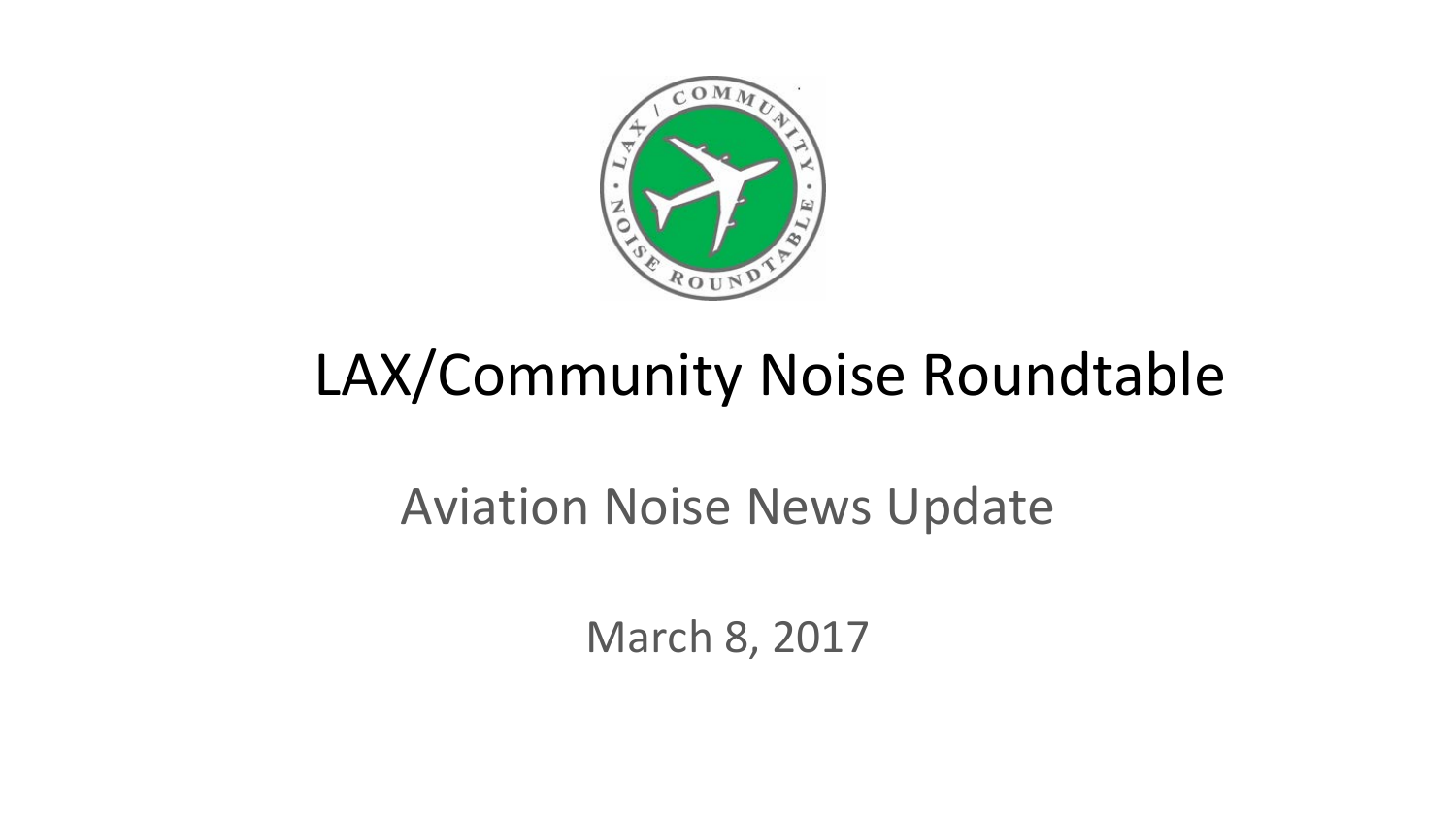## **President Trump Supports Airport Construction**



On February 9, 2017, President Trump met with airport directors and airline CEOs to express his support for modernizing airports and the national airspace system

- Infrastructure development was a significant part of President Trump's campaign platform and airports were specifically mentioned during his election night victory speech
- Airport representatives expressed a need for \$100 billion in spending on airport construction over the next five years. President Trump said he would find the money, which would come through the FAA reauthorization bill
- He also expressed concern about the pace of FAA's implementation of NextGen stating, "I hear we're spending billions and billions of dollars, it's a system that's totally out of whack."
- FAA released a statement indicating that it had only spent the \$7.5 billion authorized by Congress and the system has already saved \$2.7 billion
- Among the attendees were LAWA's Executive Director Deborah Ale Flint, Chicago-O'Hare Aviation Director Ginger Evans, Southwest Airlines CEO Gary Kelly, Airlines for America CEO Nicholas Calio, and ACI-NA Executive Director Kevin Burke



Photo Credit: Saul Loeb, AFP/Getty Images

(http://www.usatoday.com/story/travel/flights/todayinthesky/2017/02/09/airport-airline-ceos-hear-trump-support-construction-modernization/97703198/)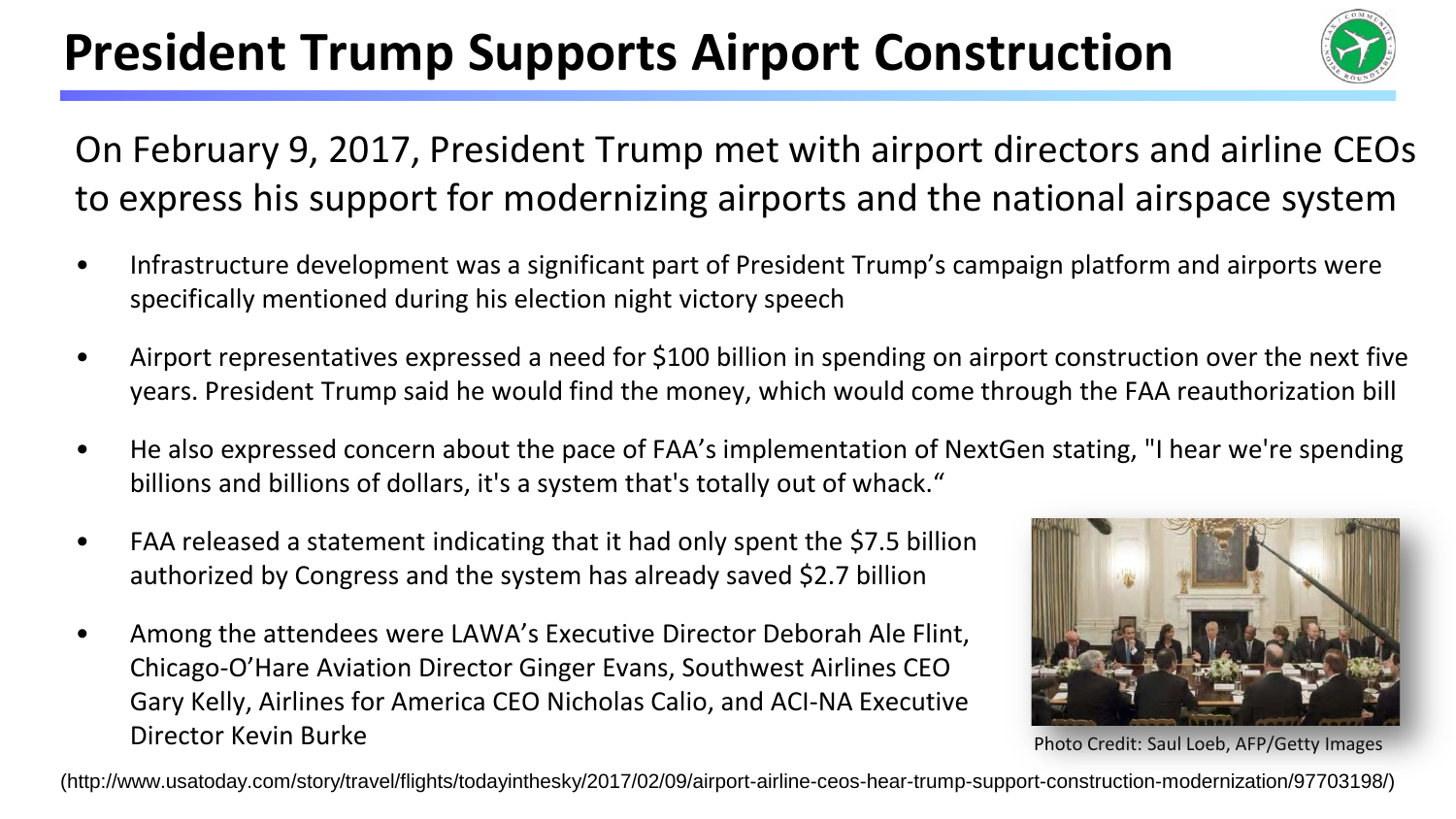### **FAM IMPLEMENT BOEING 787-10 Rollout**



On February 17, 2017, Boeing rolled out the first 787-10 Dreamliner at its South Carolina plant and will commence in-flight testing; deliveries are scheduled to begin in 2018

- The twin-engine 787-10 is 18 feet longer than the Boeing 787-9 allowing it to carry more 14 percent more passengers and 15 percent more cargo to long-haul, international destinations up to 6,430 nautical miles
- Boeing sees the 787-10 as a replacement for the Boeing 777-200, Airbus A330, and Airbus A340 aircraft as well as a direct competitor to Airbus' A350-900
- Rolls Royce and General Electric will initially offer the Trent 1000 TEN and the Genx-1B engines, respectively, which incorporate state-of-the-art noise reducing technologies to keep the 85 dBA Lmax contour on the airfield
- Boeing also touts "25 percent better fuel and emissions than the airplanes it will replace and 10 percent better than the best on offer by the competition."
- Current customers for the 787-10 include All Nippon Airways, British Airways, Etihad Airways, EVA Air, Singapore Airlines, KLM Royal Dutch Airlines, and United Airlines



Photo Credit: Boeing

(http://www.ainonline.com/aviation-news/aerospace/2017-02-17/boeing-rolls-out-first-787-10-assembled-south-carolina)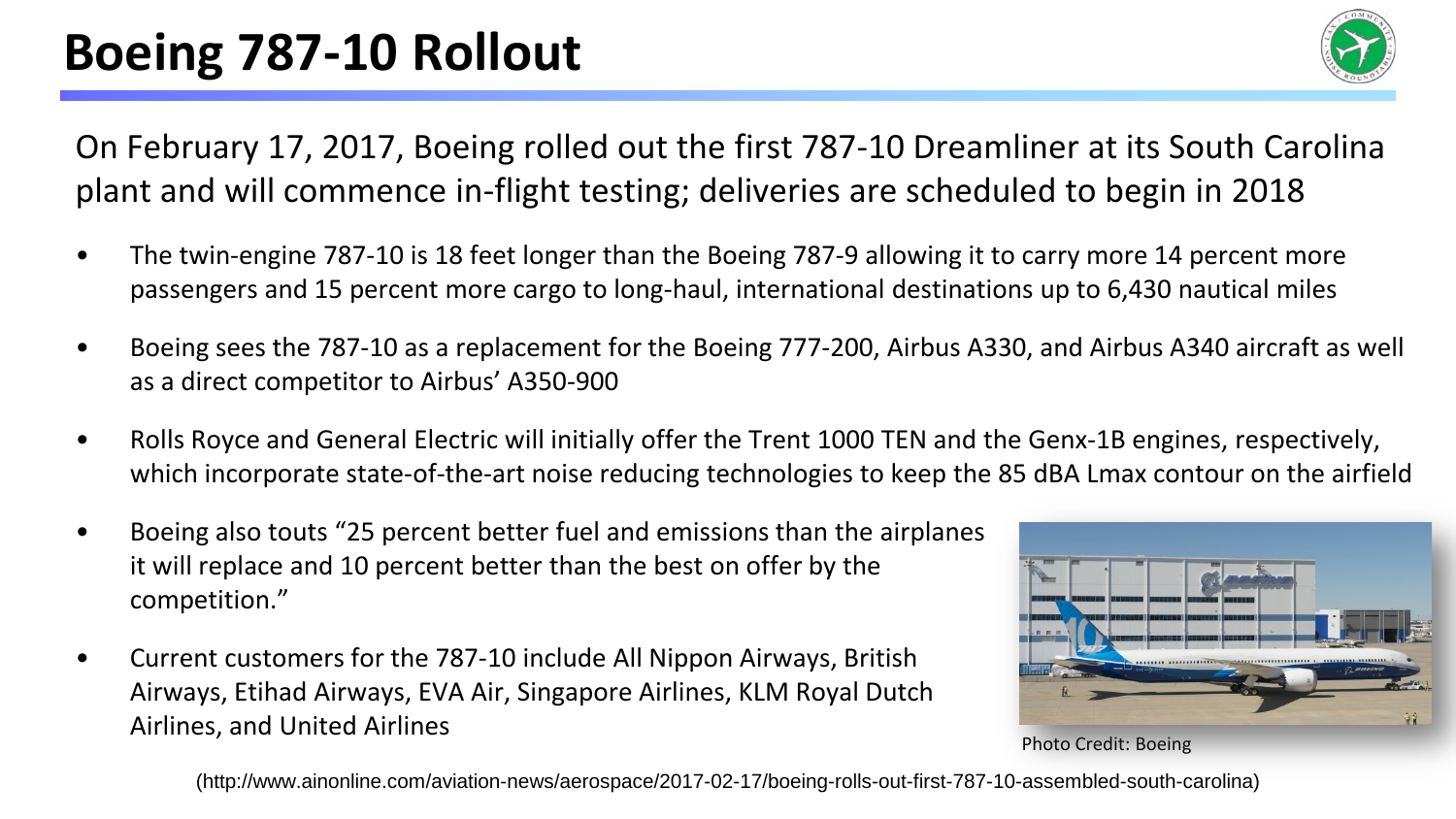### **O'Hare Runway Rotation Plan Helps With Noise**



O'Hare International Airport officials indicated that a six-month test of a nighttime rotational runway use program, known as Fly Quiet Runway Rotation, appears to have benefitted the affected communities

- Airport officials also acknowledged that the rotational runway use program spread more noise to the communities northwest of the airport. A permanent closure of a runway next year will require changes to the program
- The Federal Aviation Administration has expressed safety concerns about certain aspects of the rotational plan, but are open to another test
- The Chicago Department of Aviation indicated that the runway rotation plan operated about 67 percent of the time during the test period and on average from 11:16 pm to 5:25 am due to air traffic and other factors; the goal was to rotate runways from 10 pm to 7 am
- Airport officials are likely to propose another six-month test of the program which, if approved by the FAA, would start up again this spring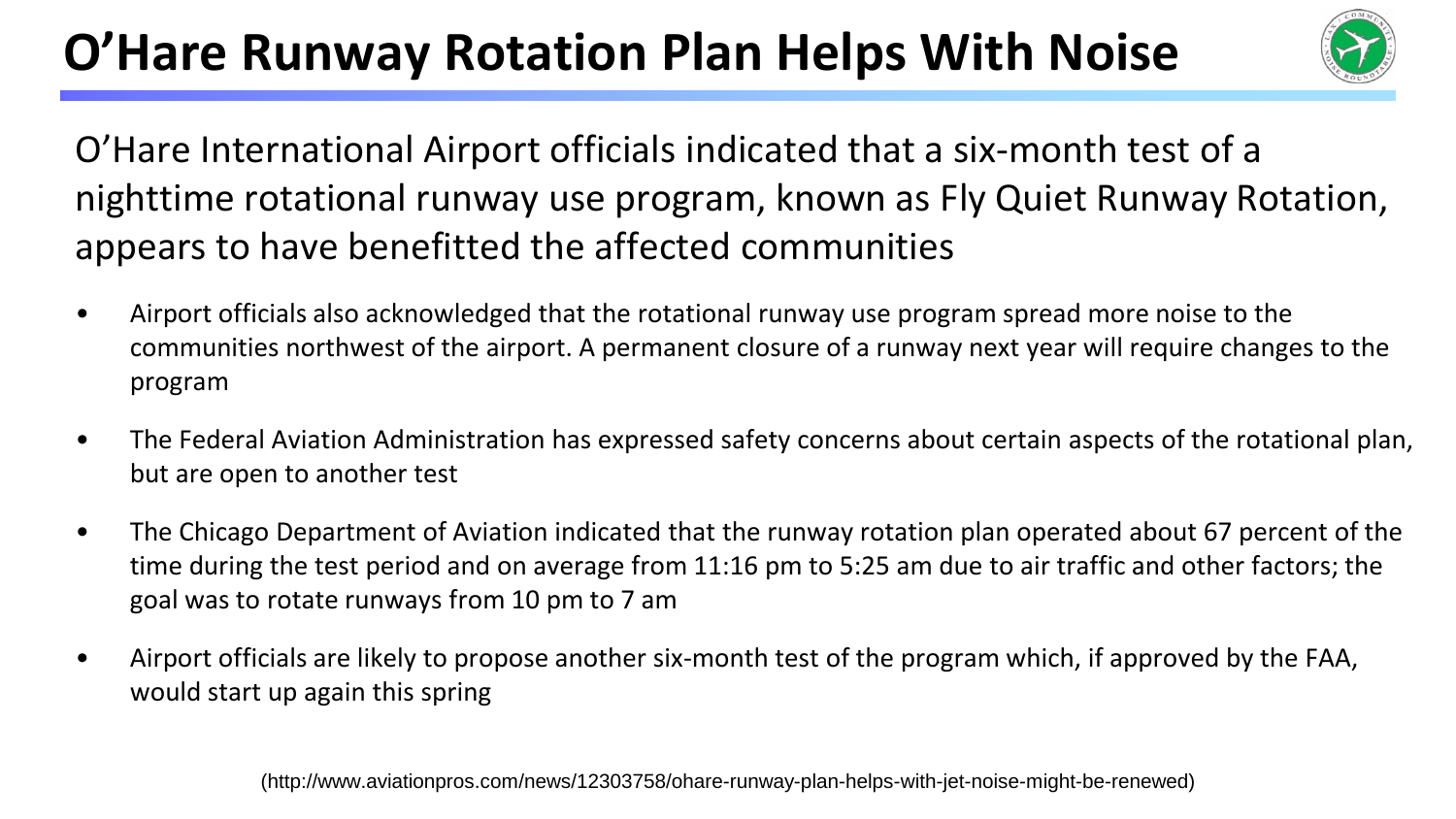### **Southwest Airlines to Receive First 737 Max in July**



As the launch customer of the 737 Max, Southwest Airlines will begin receiving the first of 200 of the new aircraft in July 2017; two months ahead of schedule

- Prior to putting the new 737 Max aircraft into service in October, Southwest must retire its 87 remaining 737- 300s, which are the oldest aircraft in Southwest's fleet
- The airline must also train its pilots to fly the 737 Max before it can enter operation
- Boeing claims that the 737 Max will reduce fuel consumption and CO2 emissions by 20 percent and will be 40 percent quieter than the original Next-Generation 737 that first entered service in 1998
- The 737 Max is lighter, employs an advanced split winglet, and uses the CFM LEAP-1B engines to save fuel and reduce noise
- The 737 Max offers a longer range than Airbus' A-320 and is a direct competitor to the A320neo



Photo Credit: Boeing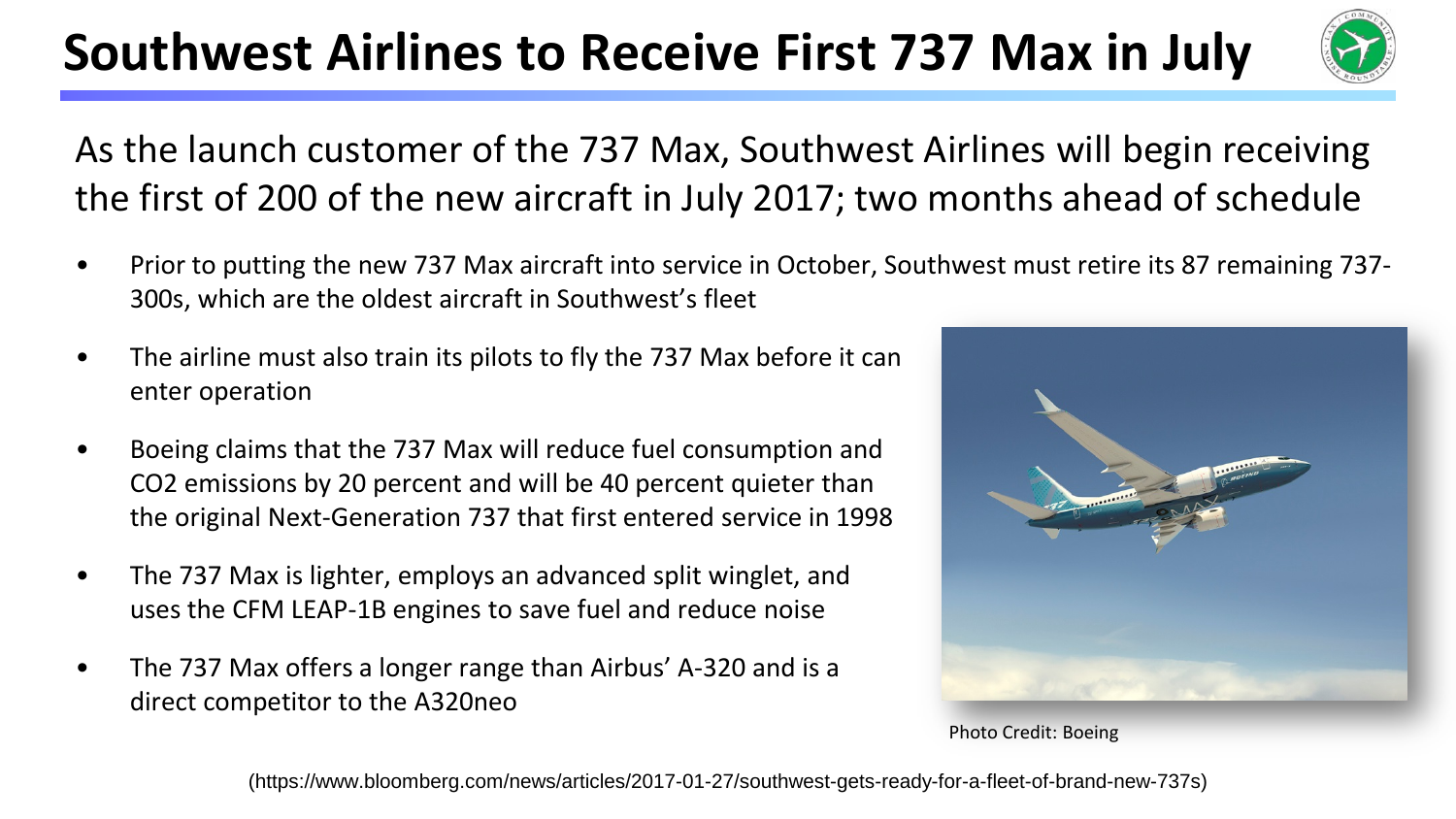## FAA Studying the Merits of Long-Standing Jet Ban



FAA has initiated a study of the 1973 ban on jets at the Palm Beach County Park Airport in Lantana, Florida to determine if the ban is unjustly discriminatory and violates the County's grant assurances

- The pilot of a Cessna Citation business jet filed a complaint with the FAA's Orlando Airports District Office arguing that a ban on jets at the airport was discriminatory
- The airport operator, Palm Beach County, maintains that the jet ban, which has been in place since 1973, is grandfathered under the Airport Noise and Capacity Act (ANCA) of 1990
- The FAA's initial assessment is that the ban is not grandfathered under ANCA because the Palm Beach County had altered its regulations and implemented new agreements involving the jet ban since 1990
- However, the FAA has said that the jet ban may be appropriate for safety purposes
- No timeframe has been provided for the FAA's ruling on the matter